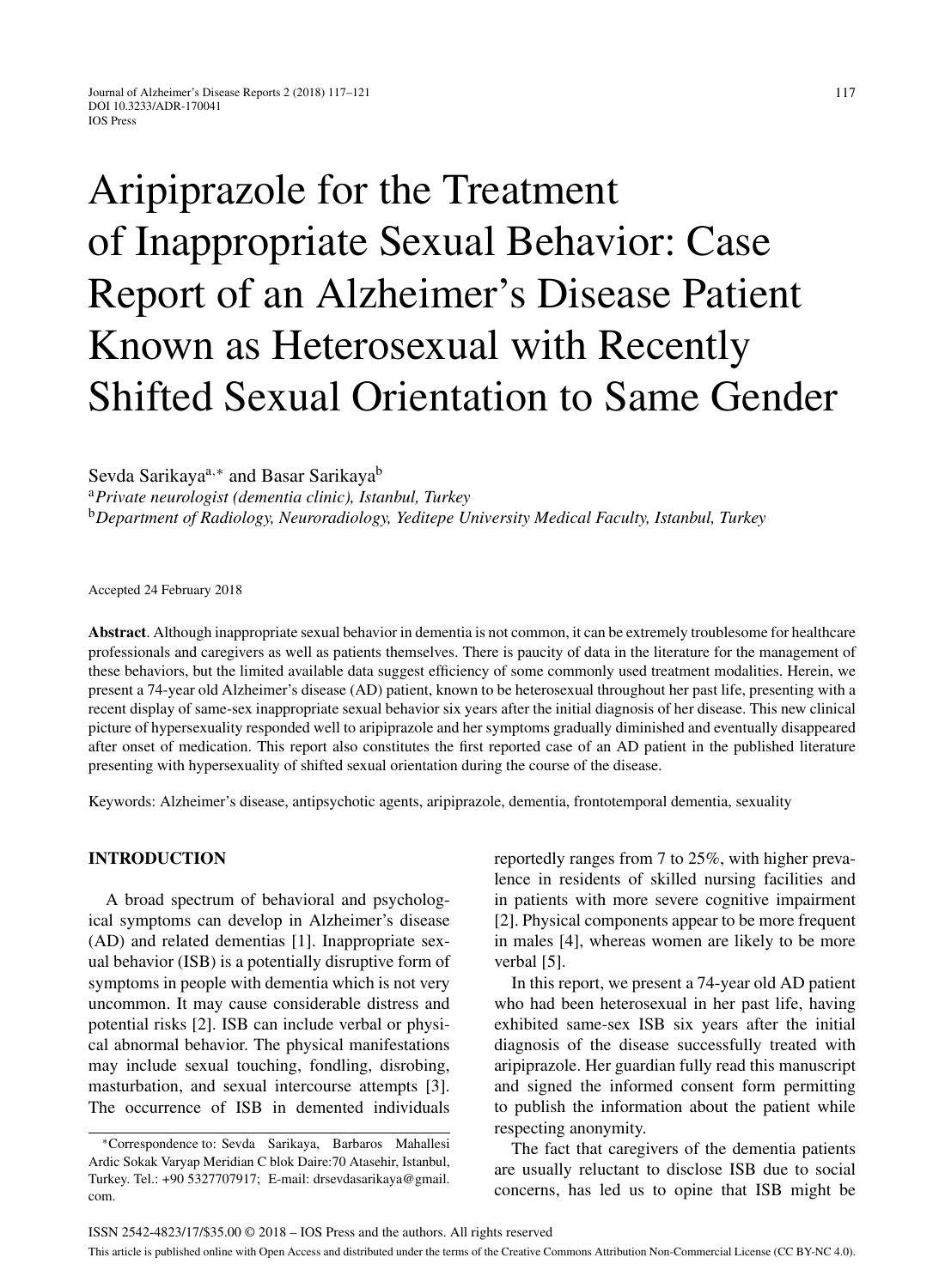more prevalent than it is actually reported. Pubmed search was conducted by using the following search terms and strings: dementia; Alzheimer's; "sexual orientation"; "changed sexual orientation"; "sexual behavior"; and "inappropriate sexual behavior" that yielded no previous report of dementia related ISB with a change in sexual orientation throughout the course of the disease.

#### **CASE REPORT**

A 74-year-old female patient who had been followed at our private clinic for AD for the past two years, recently presented to her follow-up visit with the complaints of displaying hypersexual behavior to the females around her, including her female caregivers and adult granddaughters. According to the history obtained from her caregivers, this hypersexuality involved not only flirtatious remarks to females but also included attempts to touch their breasts and genitalia. The family was at first terrified and baffled by these new symptoms and preferred to ignore when they first became apparent in the past few months, but later on wanted to seek professional help as it was getting harder for them to find professional female caregivers to take her on; and also leading to social isolation of the family members. Eventually she was taken to a nursing home, where she continued to display ISB toward the female staff. During the clinical visits, she also made compliments to the female staff members and expressed a desire to be physically intimate with them.

Past history obtained from her son and daughter-in law revealed that she married with her first boyfriend when she was 17 years old and stayed married for 43 years until her husband passed away 14 years ago. Both of them were born and raised in Romania, but then immigrated to Turkey when she was at the age of 40. Reportedly, she had a decent and happy marriage and raised three children with her husband. She continued to work as a nurse in Turkey for 17 years until her retirement. After her spouse's death, she moved back and forth between Romania and Turkey spending half of the year at two homes in each country for a while but she was finally settled down permanently in Turkey in the past 8 years. She did not have another boyfriend after her spouse's passing and refused getting married, stating that her husband was the one and only love in her life.

She was reported to act oddly for a brief period of time soon after her spouse's death, blaming him for

leaving her alone or trying to look attractive during the funeral; but they did not seek medical attention for these and she was reported to be "normal" until she had a hip joint replacement surgery 7 years ago. After the surgery, she became increasingly forgetful, started repeating the same sentences over and over, and lost her purse several times. There was a change in her character as well; always being a cheerful and outgoing person, she started to be less social. With these complaints, they saw a neurologist 5 years ago and a diagnosis of AD was made and she was started on donepezil 5 mg initially which was increased to 10 mg after a month. Two years ago, she developed anxiety symptoms and an increasing restlessness and visual hallucinations and a 20 mg of citalopram was added to her drug regimen which helped with her anxiety symptoms but paranoid delusions associated visual and auditory hallucinations spiked up and that was when she was referred to our clinic for the first time.

At her first presentation two years ago, she was on 10 mg of donepezil, 40 mg of citalopram daily. She had severe memory deficits and visual and auditory hallucinations during the night time. She also had paranoid delusions. She closed her windows and curtains tightly because she supposed someone was chasing after her. She reportedly also started to show interest in clothes and underwear with flamboyant colors. The patient had three siblings, two of which were also diagnosed with AD; however genetic testing was denied by the family. Neuropsychological assessment demonstrated severe memory impairment, moderate deficit in executive functions, visuospatial ability, attention, and concentration. She scored 13 on the Mini-Mental Status Examination (MMSE) and 2 on the Clinical Dementia Rating Scale (CDR). She was recommended to take memantine (with a dose to be gradually increased to 20 mg within a month) and 25 mg quetiapine at night time. After 15 days from her new medication, hallucinations and delusions were gone.

Her present visit was mainly due to these recent ISB. Her neuropsychological evaluation remained unchanged with a MMSE of 13 and a CDR of 2.

Routine blood tests (complete blood count, electrolytes, renal and liver function tests and vitamin B12 and folate levels) were within normal limits. Her EEG demonstrated diffuse background slowing without epileptiform activity.

An MRI scan was ordered to rule out any superimposing organic pathologies such as a recently developed infarct or a space occupying lesion;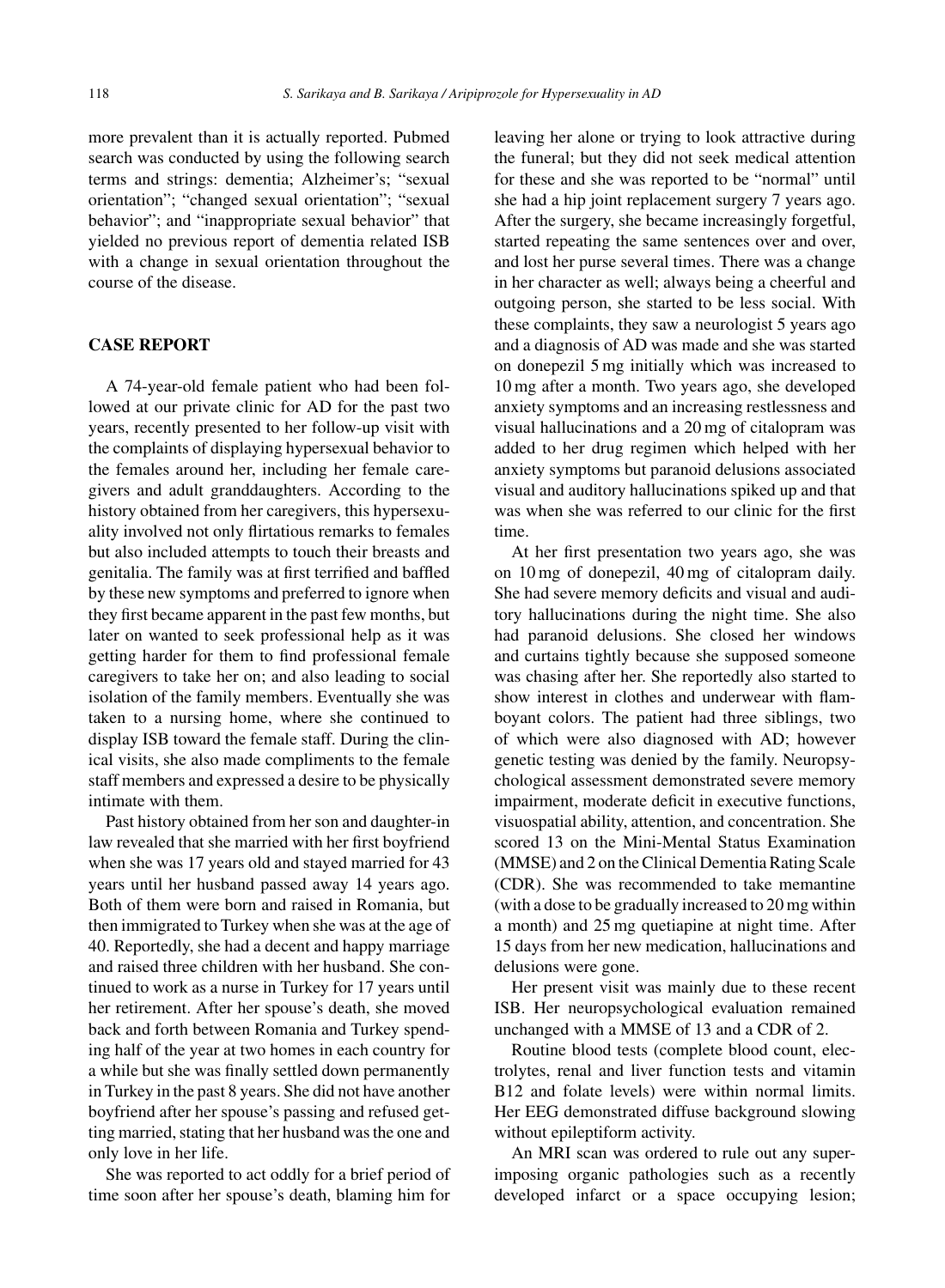

Fig. 1. MRI of the brain demonstrating mild-moderately enlarged lateral ventricles. a) Axial T2-weighted FLAIR demonstrating periventricular foci of prolonged T2 signal as well as scattered foci of T2 signal abnormalities compatible with small vessel ischemic disease. b) Coronal T2-weighted image demonstrating atrophy of the mesial temporal structures (arrows indicate diminished size of the hippocampi).

however it was unremarkable except signs of small vessel ischemic disease involving the periventricular white matter with scattered foci of T2 hyperintensities throughout the deep and subcortical white matter and moderate volume loss more prominently involving the mesial temporal structures (Fig. 1).

Her medication was re-evaluated and quetiapine 25 mg that she had been on for 2 years, was stopped and she was prescribed aripiprazole with a dose of 2.5 mg to be gradually increased to 10 mg within a month. Phone interview about 2 weeks after the initiation of the aripiprazole treatment revealed that sexual remarks to the female staff members and other disinhibitory features subsided. She was less likely to get into physical contact with the female staff and other female residents of the nursing home, and her restlessness also improved. During the follow up visit after two months of the treatment, she was reported to be free of the symptoms without any ISB in the nursing home. She had increased personal interactions with other residents and the staff of both genders, without evolving into a disturbing point. No side effects were reported.

### **DISCUSSION**

In elderly patients with dementia, cognitive deterioration, worsening in judgmental abilities, as well as personality changes, all contribute to changes in sexual attitude and behavior [2]. ISB may arise by several mechanisms. Neuropathologically, it may be a manifestation of the general disinhibition that results from damage to the lateral orbitofrontal circuit of the frontal/subcortical system [6]. Rarely dementia with ISB has been seen with bilateral amygdala lesions, as a symptom of the Kluver-Bucy syndrome (KBS). Kluver and Bucy, initially described this inappropriate sexual behavior as indiscriminate, with affected monkeys attempting to copulate with same-sex monkeys, other species, and even inanimate objects [7]. Our female patient showed hypersexual behavior solely to females but not to males. This suggests that her ISB should not be related to KBS.

There are published reports about hypersexuality among patients with dementia, head trauma, cerebral anoxia, multiple sclerosis, Parkinsonian disorders, and some other neurological disorders. Dementia, in particular, is a common cause of disordered sexual behavior, including hypersexuality. ISB is more common among patients with behavioral variant of frontotemporal dementia than in those with AD [8].

One of the unique features of the presented case is that, this is the first reported case in the literature of AD patient whose sexual orientation changed during the course of the disease. One possible hypothesis regarding this case, which might also be applied to similar cases of neurodegenerative diseases, is that she might have homosexual drives that could have been "in the closet" during her entire life and that might have become surfaced as the disease had progressed. However, because of the paucity of the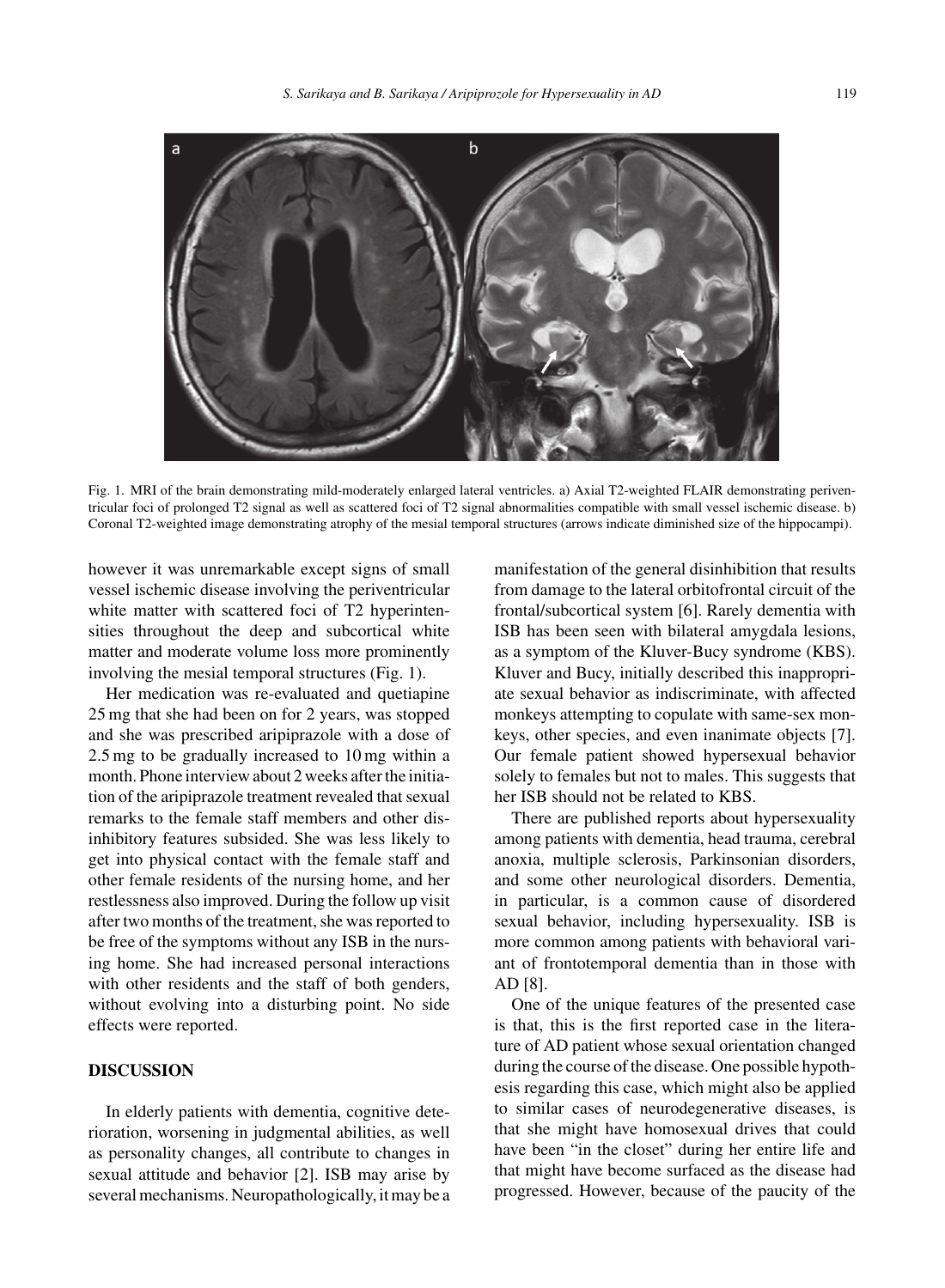publications in the literature we need more cases and hypotheses to draw conclusions.

There exist both nonpharmacological and pharmacological approaches for the treatment of ISB. It is usually accepted as appropriate to begin with nonpharmacological approaches in order to avoid unnecessary adverse effects [9]. Nonpharmacological treatment can be divided into environmental, behavioral (or cognitive-behavioral), and educational. These interventions should involve not only the patients but also families and the nursing staff for institutionalized subjects, bearing in mind that the aim is to try and promote an appropriate manifestation of sexual behavior [10]. If the nonpharmacological approach is unsuccessful at modifying ISB, pharmacological intervention may then be necessary. Case reports have described the use of a wide variety of medications in the male population, including antidepressants, gonadotropin releasing hormone analogues, antiandrogens, estrogens, anticonvulsants, antipsychotics, and antihistamines [9]. Our case showed no response to relatively high dose antidepressants. She also used a low dose antipsychotic (quetiapine) which showed no benefit for ISB.

There are two case reports of the use of quetiapine for treating ISB in the literature. One was an 85-year-old man with dementia, parkinsonism, and self-harming masturbation who showed no response to hormonal treatment and paroxetine. His symptoms disappeared after using quetiapine 25 mg, and did not recur in a follow-up period of 2 months, with no side effects or worsening parkinsonism reported [2, 11]. Second case was a 61-year-old woman with Lewy body dementia, who showed a reduction of ISB after treatment with quetiapine which was titrated up to 75 mg [2, 12].

Two case reports described the successful use of haloperidol. A 70-year-old man who presented with excessive masturbation following a frontal lobe injury showed a marked reduction of symptoms with haloperidol 3 mg. [2, 13]. A 90-year-old man with AD and an array of behavioral symptoms including urethral masturbation with foreign bodies and sexual disinhibition had responded well to haloperidol 1.5 mg. [2, 14].

In the literature, there are two frontotemporal dementia (FTD) cases with ISB, treated successfully with aripiprazole. In one of cases, who was making frequent sexual remarks, sertraline and paroxetine were reported to be ineffective, but administering aripiprazole at 30 mg/day for 2 weeks markedly improved the patient's condition [15]. The other FTD

patient staying at an adult day-care center with ISB gradually worsening to a point which could not be handled any more. His ISB included exposing his genitals to other attendees and frequently making sexual remarks to the female staff. Upon his admission to the clinic, aripiprazole was initiated at 12 mg/day, and the dose was gradually increased to 18 mg/day in a week. Two weeks after the start of the medication, all of these symptoms subsided [16].

There is a report of FTD patient exhibiting pedophilia treated with combined therapy. A 60-yearold male was hospitalized after stalking, accosting, and attempting to molest children. After the clinical evaluation and investigations, he was diagnosed with FTD. The patient was started on paroxetine 20 mg, valproate 500/750 mg, and conjugated estrogens 0.625 mg. With this medical regimen and increased supervision, the patient had significant behavioral improvement, including a decrease of his sexual interest in children [17].

The second unique feature of the presented case is being the first reported case of ISB with AD treated with aripiprazole. Atypical antipsychotics are frequently used for the treatment of dementiarelated psychosis, despite FDA warnings because of increased mortality associated with the use of these medications in dementia patients [18].

ISB is one of the most difficult group of symptoms to manage in AD. ISB could hamper socialization which is very important for AD patients, as caregivers usually take it as embarrassing leading to the isolation of the patients and families.

In order to summarize, we believe this case is contributory to the literature for two reasons: 1) it is the first report of an AD patient presented with ISB of shifted sexual orientation; and 2) it is the first case of an AD with ISB treated successfully with aripiprazole.

#### **ACKNOWLEDGMENTS**

We would like to gratefully acknowledge Dr. Mario F. Mendez's opinions and contribution upon personal email communication.

## **REFERENCES**

- [1] Joller P, Gupta N, Seitz DP, Frank C, Gibson M, Gill SS (2004) Approach to inappropriate sexual behaviour in people with dementia. *Can Fam Physician* **59**, 255-260.
- [2] De Giorgi R, Series H (2016) Treatment of inappropriate sexual behavior in dementia. *Curr Treat Options Neurol* **18**, 41.